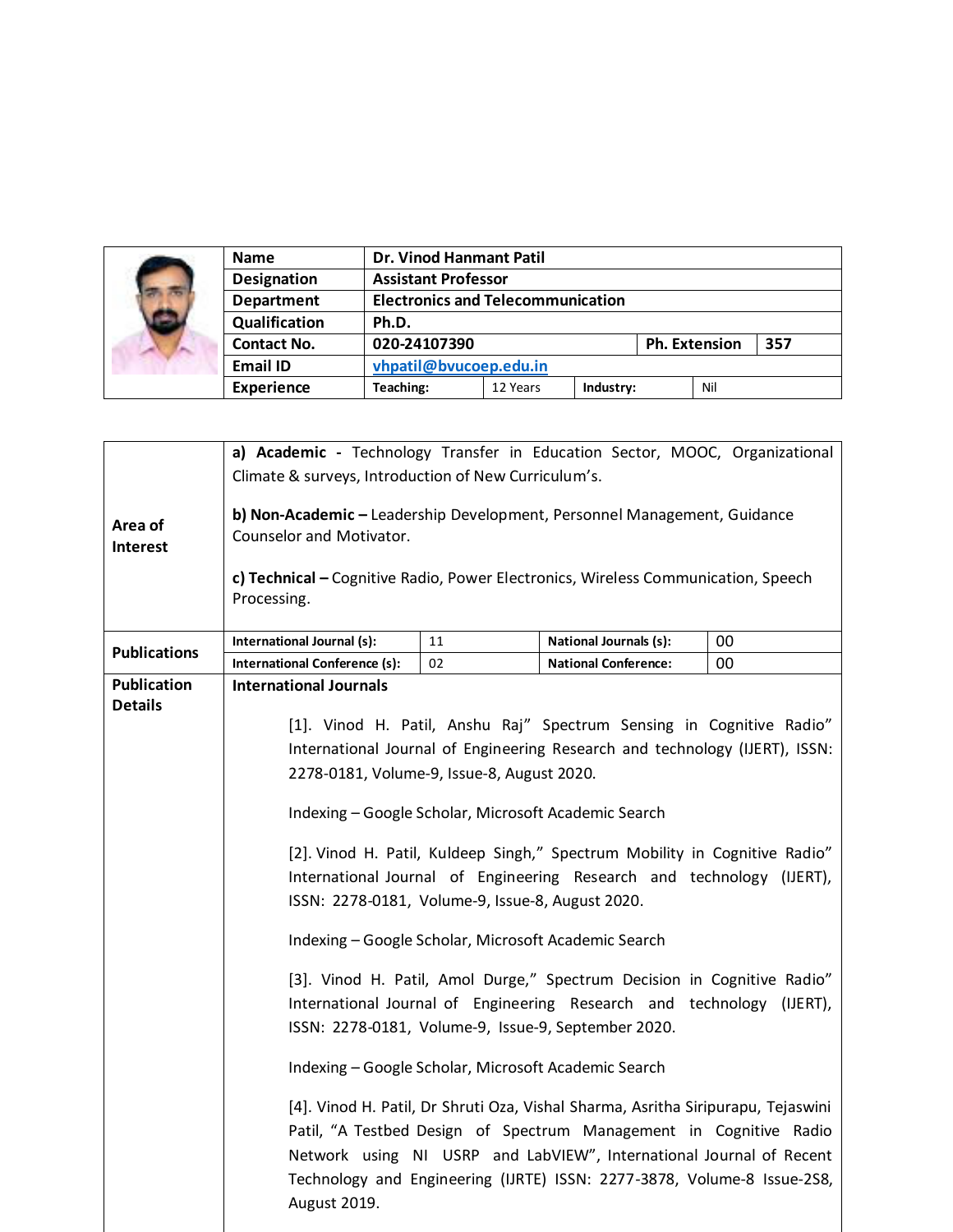| Indexing - Scopus, Google Scholar                                                                                                                                                                                                                                                                                      |
|------------------------------------------------------------------------------------------------------------------------------------------------------------------------------------------------------------------------------------------------------------------------------------------------------------------------|
| [5]. Vinod Patil, Shruti Oza, "Spectrum Management Using NI USRP<br>Framework for Smart Grid Application", Elsevier SSRN Computing<br>Methodology e-Journal, Volume- 2, Issue No.- 21, July 2019.                                                                                                                      |
| Indexing - Elsevier.                                                                                                                                                                                                                                                                                                   |
| [6]. Vinod H. Patil, Shruti Oza, "Green Communication for Power Distribution<br>Smart Grid", International Journal of Recent Technology and Engineering™<br>(IJRTE), ISSN:2277-3878(Online), Reg. No.: C/819981, Volume-8, Issue-1,<br>Page No. 1035-1039, May-19.                                                     |
| Indexing - Scopus, Google Scholar                                                                                                                                                                                                                                                                                      |
| [7]. Vinod H. Patil, Palash Doshi, Sudarshan Dhomeja, Sonali Thakur,<br>"Spectrum Sensing in Cognitive Radio", International Research Journal of<br>Engineering and Technology (IRJET), ISSN: 2395-0056, Volume 4, Issue 6, June<br>2017.                                                                              |
| Indexing - Google Scholar, Thomson Reuters.                                                                                                                                                                                                                                                                            |
| [8]. Vinod H. Patil, Aadesh Shukla, Anurag Ranjan, Harshpreet Singh<br>Chhabra, "Adroit Communication for Power Distribution System - Smart<br>Grid", International Journal of Industrial Electronics and Electrical<br>Engineering (IJIEEE) ISSN(p): 2347-6982, ISSN(e): 2349-204X, Volume-6,<br>Issue-3, March 2018. |
| Indexing - Google Scholar, Cite Factor.                                                                                                                                                                                                                                                                                |
| [9]. Vinod H. Patil, Digvijay Singh, Gyan Prakash Dubey, Namita Saxena,<br>"Cognitive Radio Networks - Spectrum Management", International Journal<br>of Industrial Electronics and Electrical Engineering (IJIEEE), ISSN(p): 2347-<br>6982, ISSN(e): 2349-204X, Volume-6, Issue-3, March 2018.                        |
| Indexing - Google Scholar, Cite Factor.                                                                                                                                                                                                                                                                                |
| [10]. Vinod H. Patil, Ruturaj Tingle, Pandharinath Kande, Abhijeet<br>Mahadik, "Cost Estimation in Spectrum Sharing in cognitive radio<br>network", International Journal of Industrial Electronics and Electrical<br>Engineering (IJIEEE), ISSN(p): 2347-6982, ISSN(e): 2349-204X, Volume-6,<br>Issue-3, March 2018.  |
| Indexing - Google Scholar, Cite Factor.                                                                                                                                                                                                                                                                                |

[11]. Vinod H. Patil, Varsha Jadhav, Shehprabha Jadhav, "Smart Irrigation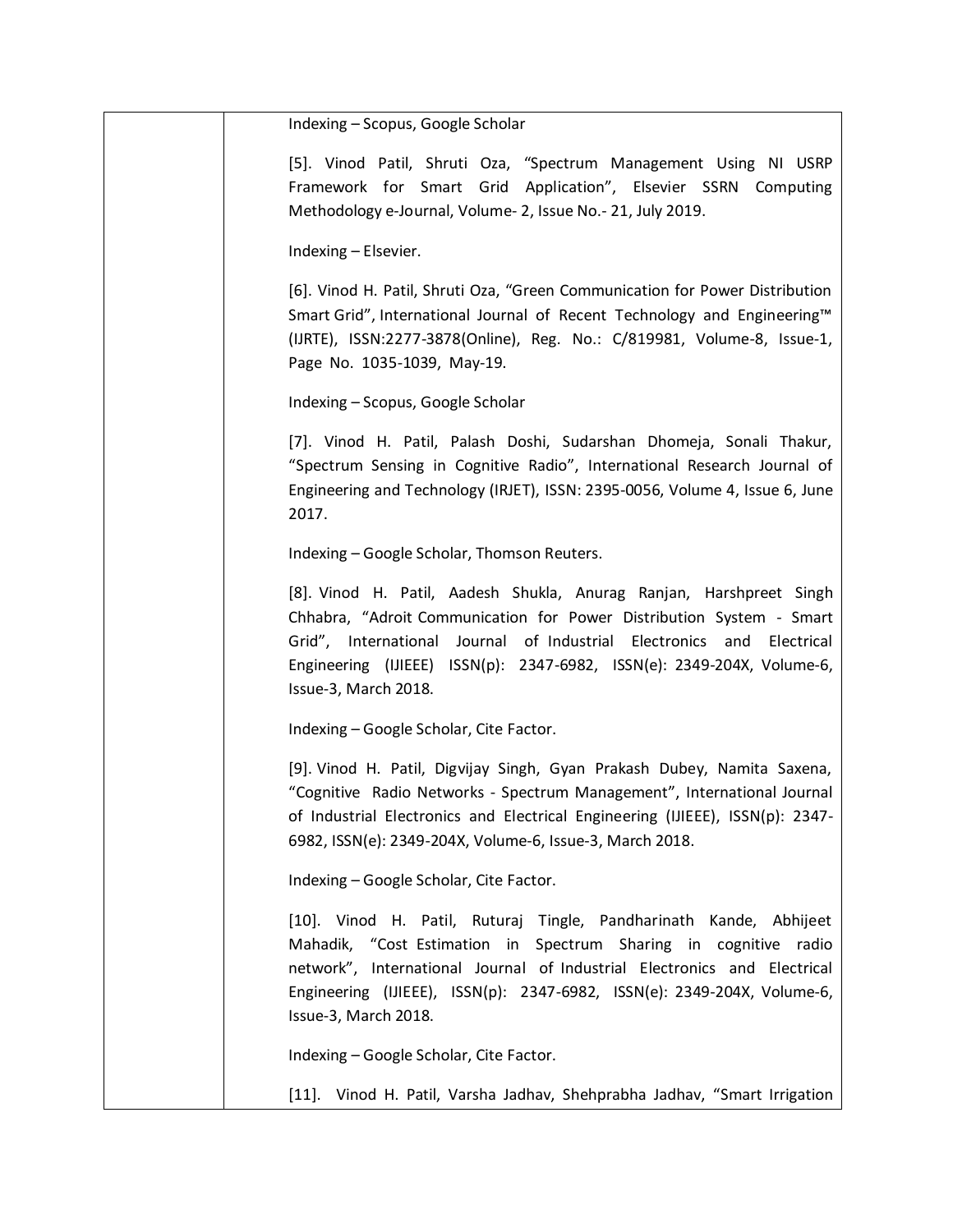|                                    | system using LAB VIEW and IoT", International Journal of Industrial                                                                                                                                                                                                                                                                              |  |  |  |  |
|------------------------------------|--------------------------------------------------------------------------------------------------------------------------------------------------------------------------------------------------------------------------------------------------------------------------------------------------------------------------------------------------|--|--|--|--|
|                                    | Electronics and Electrical Engineering (IJIEEE), ISSN(p): 2347-6982, ISSN(e):                                                                                                                                                                                                                                                                    |  |  |  |  |
|                                    | 2349-204X, Volume-6, Issue-3, March 2018.                                                                                                                                                                                                                                                                                                        |  |  |  |  |
|                                    | Indexing - Google Scholar, Cite Factor.                                                                                                                                                                                                                                                                                                          |  |  |  |  |
|                                    | <b>International Conferences</b>                                                                                                                                                                                                                                                                                                                 |  |  |  |  |
|                                    | [12]. Vinod H. Patil, Dr. Shruti Oza, Shashank Shekhar, Utkarsh Grover, Vishal                                                                                                                                                                                                                                                                   |  |  |  |  |
|                                    | Srivastava, "Advanced Communication System for Power Distribution in Smart<br>Grid using NI USRP framework", 2nd International Conference on Research<br>Applied Engineering Sciences, Computer and<br>Advancement<br>in<br>Communication Technologies (ICRAAESCCT 2019), ISBN: 978-81-940803-2-9,<br>22 nd and 23 rd March 2019.                |  |  |  |  |
|                                    | [13]. Vinod H. Patil, Dr Shruti Oza, Rishika Dixit, Harshita Rai, "Spectrum<br>Sensing and Detection in Cognitive Radio Network", 2nd International<br>Conference on Research Advancement in Applied Engineering Sciences,<br>Computer and Communication Technologies (ICRAAESCCT 2019), ISBN: 978-<br>81-940803-2-9 22 nd and 23 rd March 2019. |  |  |  |  |
| <b>Books</b><br><b>Published</b>   | <b>Nil</b>                                                                                                                                                                                                                                                                                                                                       |  |  |  |  |
| Professional<br><b>Memberships</b> | Member International Association of Engineers (IAENG)                                                                                                                                                                                                                                                                                            |  |  |  |  |